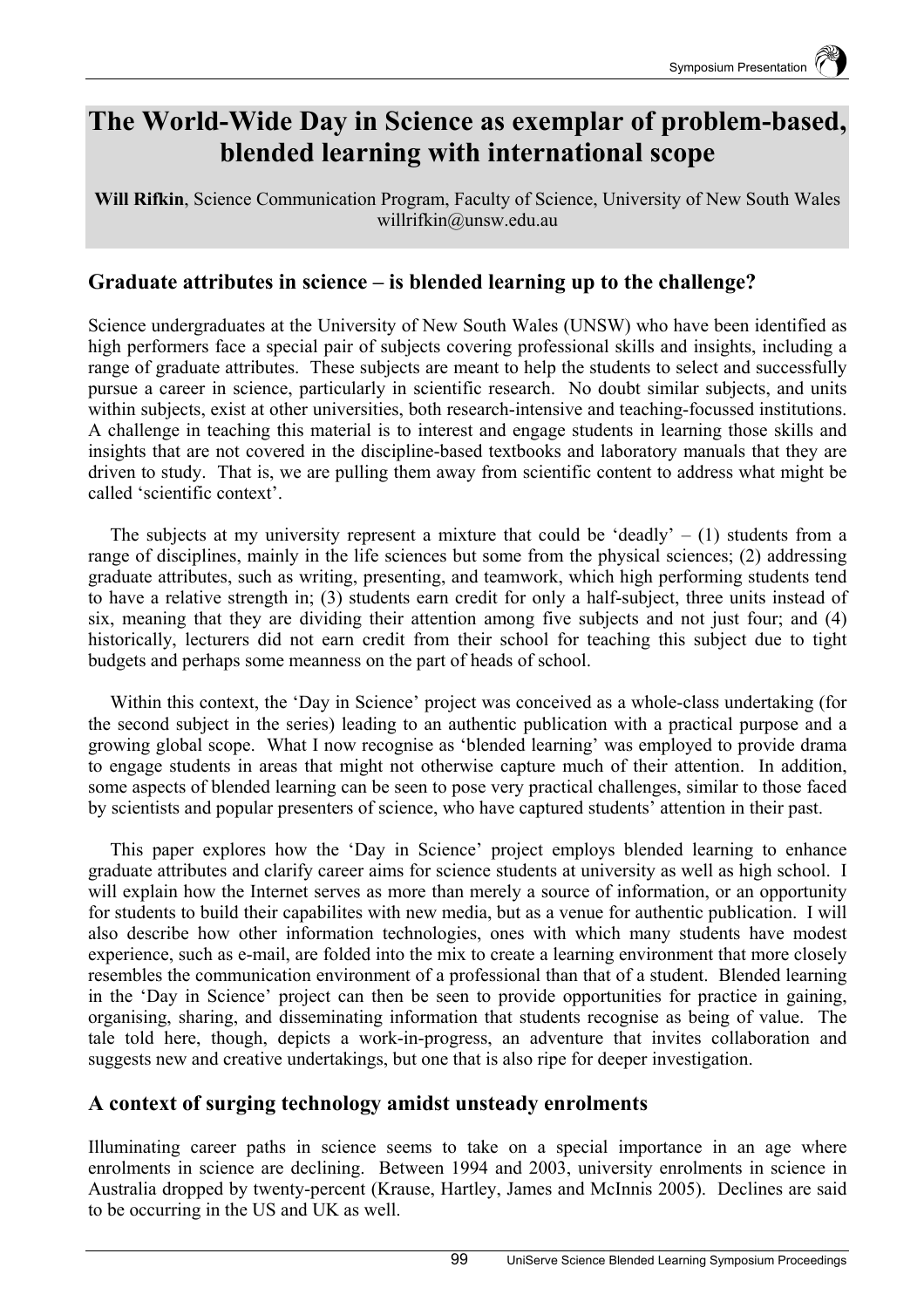At the same time, though, the capacity of the Internet has skyrocketed. One indicator is the growth in use of online components in classes within our universities. In The University of New South Wales (UNSW: an urban, research-intensive university of 40,000 students), where I work, the online platform WebCT was employed in just three-percent of classes in the year 2000, and use grew eight-fold, to twenty-five percent of classes, by 2003 (internal UNSW draft report 2004). First-year students in science report web-based lecture notes are now challenging textbooks as their resource of choice (Huon, Spehar, Adam and Rifkin *forthcoming*).

Growth in internet use in universities is accompanied by increasing student familiarity with creating web pages and entire web sites. Anecdotal evidence suggests that many students have assembled a web page for a high school class or on their own time, although some students report having subsequently forgotten how they created it. A class of fifty university students in science invariably includes several who know how to create an interesting and visually appealing web site via their own skills or with the assistance of friends who are more technically adept. Students at UNSW, for example, launched a student-run, online science magazine, which includes text, articles, and photo essays, as well as a science news service that is automatically updated daily from the BBC, *New Scientist* magazine, and other web sites. Student capabilities with information and communication technologies (ICTs) have proven to extend to facility with e-mail and the creation and use of online discussion boards and instant messaging. Not all current students are at ease with such technology, but those who do not have experience explain how they are learning from classmates. With whatever online technology, each new cohort of students promises to be even more capable than the last.

Students' multi-media abilities appear to be growing outside the realm of online capabilities per se. Again, experience in the 'Day in Science' project shows that a significant minority of students own or have access to a digital camera or digital video (DV) camera. A few have digital cameras now built into their telephones. An increasing number of students are equipped with an MP3 player, which leads some to have an ability to edit audio on their home computers.

These capacities have led a few of my colleagues in science to have student teams create web pages as elements in assessment. Such web pages are generally made visible to the lecturer, sometimes made visible to classmates, and, one would imagine, at times made visible to a broader public audience. However, I have no evidence that such web pages are advertised to the wider world on a regular basis.

Colleagues are experimenting with using the web for collaboration among student teams at different universities (Takayama 2004; Bennett 2005). I have relied in recent years on an existing online student peer review system (*Calibrated Peer Review*), despite my mixed technical capabilities (limited ability with *Macromedia Dreamweaver* web page software, no capacity with *Microsoft PowerPoint*, and frustration with *Microsoft Excel*). In such instances, the lecturer either creates or enables the online environment in which students work, such as composing a *WebCT* or *Blackboard* site for a class. This effort places an extra demand on the lecturer's time, at least during the period of initial adoption. Such sites tend to highlight to students what the lecturer considers to be important, whereas student-created sites seem to more readily highlight the students' interests.

Although lecturers' skills with ICTs promise to be outstripped by those of our students, abilities of science students in interpersonal communication do not appear to have not kept pace. Both employers and recent science graduates continue to call for more university training in areas such as written and oral communication, managerial ability, project management insights, and capacity for teamwork (McInnis, Hartley and Anderson 2000; Gray, Barnard, Franco, Rifkin, Hine and Young 2003).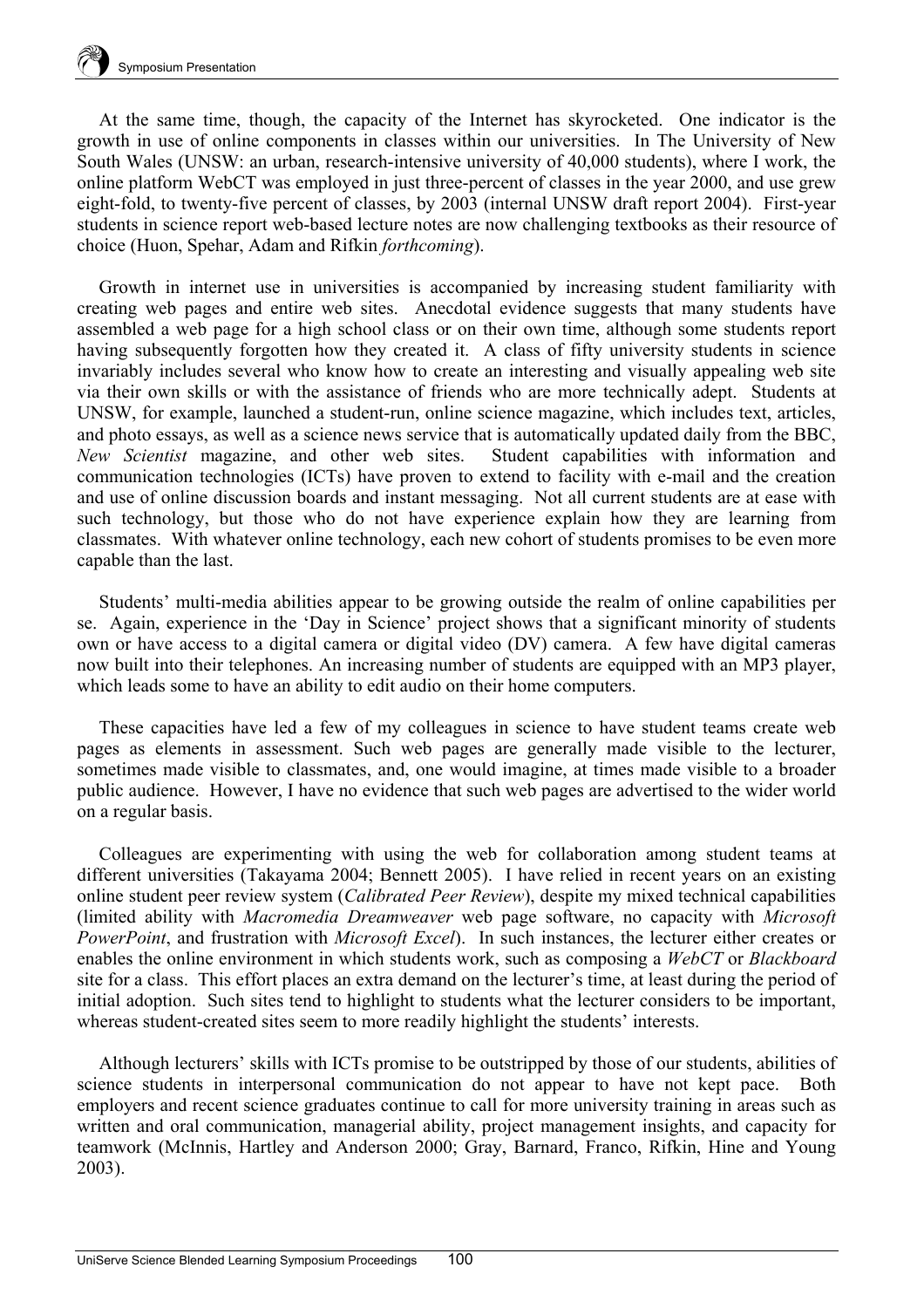It is within this context of growing student abilities in ICTs, limited lecturer time and ability, and a need to develop graduate attributes of science students that the World-Wide Day in Science was conceived as a semester-long class project leading to student publication on the Web. How my students over the past three years have created their 'Day in Science' web sites is outlined below along with the project's capacity for international growth. That is followed by a discussion of various forms of feedback received to date and what it implies. The paper concludes with a discussion of the promise of blended learning in this problem-based learning context, particularly how ICTs may be giving students choices, both welcome and challenging, rather than merely presenting text selected by the lecturer. The variety of threads being woven together in this paper might suggest a complexity in teaching the 'Day in Science' class. However, it has been one of the easiest classes to establish and teach that I have faced in twenty years. Perhaps therein lies one of the true promises of blended learning, opportunities for students to personalise their efforts in ways that lighten the load for the lecturer.

# **Problem-based learning leading to web publication**

The World-Wide Day in Science (WWDS) project has university students employing a wide range of information technologies in an example of blended learning. The project enables problem-based learning with 'authentic assessment' within a single university subject and in a coordinated effort that stretches across universities and across continents.

Students engaged in this project at UNSW rarely gather as a whole class, although they are all frequently on campus. They do meet as teams, suffer the frustration of unanswered e-mails, lament not writing down each others' phone numbers, and grudgingly recognise the value of an online discussion board. By the same token, though, they are impressed to see their work published on the Web at http://www.adayinscience.net and linked to http://www.science.unsw.edu.au/worldwide. It resides alongside submissions by university students in Uruguay and Spain, high school students in suburban Sydney, and scientists themselves from every continent, including Antarctica.

For the past three years, development has been under way on this global activity to reveal the dayto-day charms of scientific work to university students and their high school kin. It is a career guide assembled by students for students, thus offering a measure of credibility where glossier university publications might fail. The World-Wide Day in Science project incorporates the drama of capturing a single day's events around the world; the allure to students of working in print, images, and sound to tell the stories that they produce; and the scope of the world wide web as a venue for publication.

University students create a web site to depict a 'day in the life of a scientist', a particular day, this year being 15 April 2005. Student reporters from Australia, Spain, and Uruguay captured a snapshot of the world of science in their locale by shadowing willing scientists for the day. The scheme worked in 2003 with eighty-one students at the University of New South Wales, which is why I decided to see if the event could run worldwide. Postgraduate students in science communication at Pompeu Fabra University in Barcelona took up the gauntlet in 2004 along with undergraduate and postgraduate volunteers in science and science communication at the University of the Republic of Uruguay in Montevideo.

The class works by having students submitting resumés and nominating themselves for two roles that they might like to undertake. Based on the resumés, I select three planners for the class (this year, fifty students), who then allocate other students to roles and determine key deadlines and guidelines for the project. Student team managers then guide producers and reporters toward the target date for reporting, 15 April. Interviews, observations, photographs, audio, and video are captured on the day. Reports are drafted in the fortnight that follows and then handed to student editors and production staff, who slave for the four weeks that follow to hone the text, select images, and assemble a coherent web site.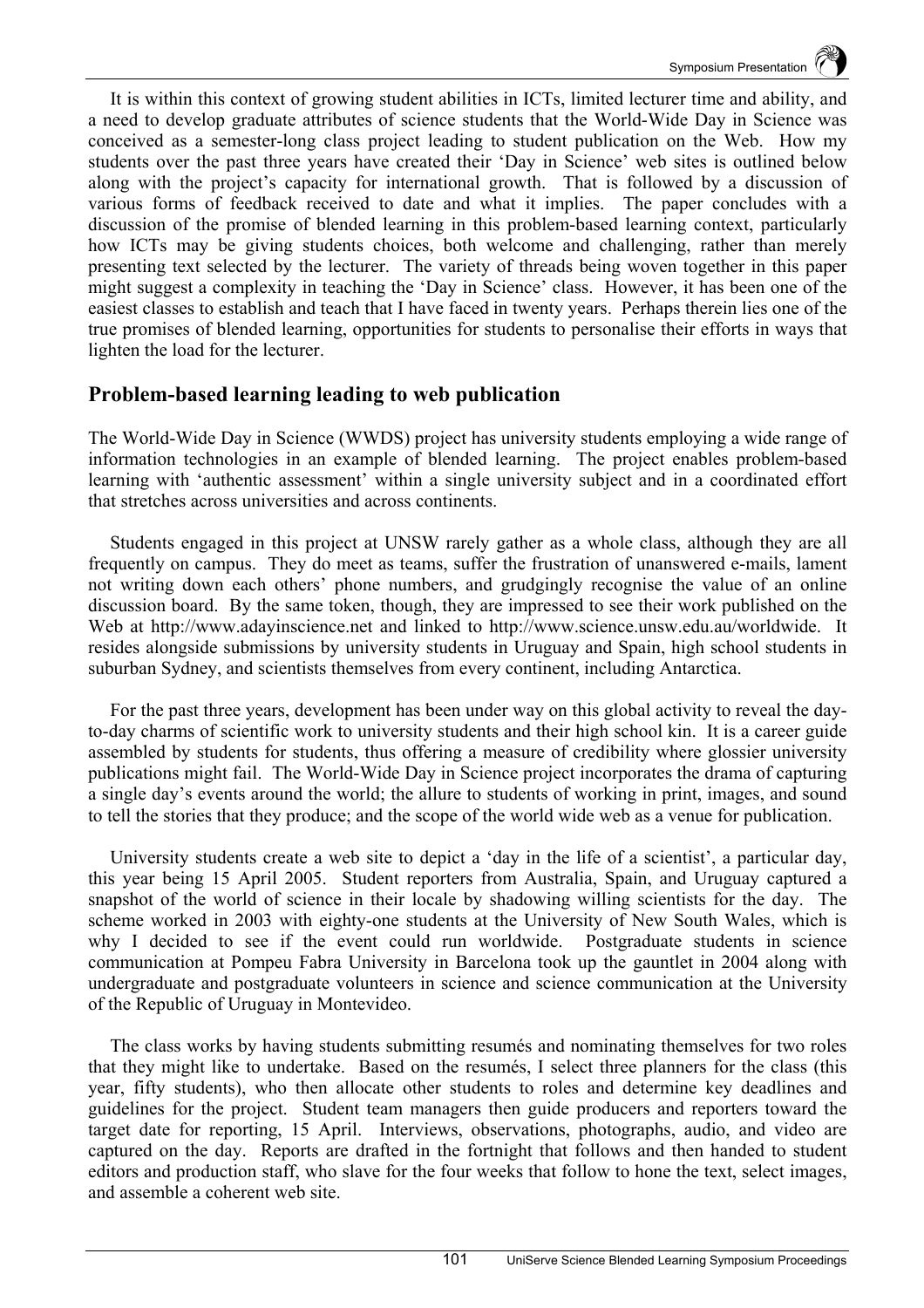

Along the way, the students do not have regular class meetings. I organise for a workshop for student team managers on managerial issues and two workshops for student reporters and producers, one on journalism and the other on project management in video production. My involvement is then basically coaching the planners informally, providing the odd piece of advice to the class, and deflecting questions from anxious students who have not found a scientist to follow or not heard from their teammates. The students are encouraged to employ a free, online, discussion forum (outside the university) in order for teammates and students with similar roles in different teams to keep in touch. For the past two years, the forum used has been Ezboard (go to http://www.ezboard.com/, and search for the LIFE2001 forum).

The stories and images collected by student reporters and producers are tailored to reach an audience of high school students who are exploring the possibilities of different career paths. Having life on a typical day in science captured in the words of other students is intended to have a particular appeal for this young audience. At the same time, the university students learn about where science can take them, how non-linear a career path can be, and what drives a research scientist or professional to spend endless hours on seemingly tedious tasks.

This effort engages university science students in a range of 'good practice' learning strategies – problem-based learning, authentic assessment, and multi-media and information technologies used in a 'blended learning' strategy. At the same time, students need to employ and develop the graduate attributes that are in demand by employers (Gray et al. 2003) as well recent graduates themselves (McInnis, Hartley and Anderson 2000) including oral and written communication, teamwork, and managerial abilities. For example, students need to demonstrate the very basic capability of identifying, locating, and making an appointment with a scientist or other professional, something that many indicate they have never before done. In essence, the students are coordinating organisation of a 'virtual event', simultaneous meetings in different locations around Sydney. This effort parallels the student-organised science conferences facilitated by Marjan Zadnik at Curtin University of Technology and Paul Gruba at the University of Melbourne.

A virtual event has the capacity for an international dimension. However, the simultaneous 'Day in Science' activities in Sydney, Barcelona, and Montevideo to date have been more 'coordinated' (meaning simultaneous) than 'collaborative' (meaning relying on mutual support). Invitations to other university classes to participated have not been taken up, despite interest expressed by lecturers. Individual undergraduate and postgraduate students have submitted diary entries on their activities on 15 April as have three-dozen scientists (with all describing their interests when in high school in order to help the high school audience see them as coming from 'normal' stock). Such diary submissions in 2005, as noted earlier, are from every continent, from particle physicists in North America to an actor-director in science theatre in South Africa. One can see on the web site that we have also piloted another mode of participation, having three high school students shadow three UNSW students on 15 April and subsequently submit web-based reports.

Based on this description of the 'Day in Science' learning activity, some might conclude that it has much promise. How has it worked in reality, though, and how can we tell what is being learned?

## **Feedback on how well it works**

Feedback on how well the 'Day in Science' has been working and what is being learned by students has been collected in a range of forms. There is, of course, the informal feedback from students who work on the project at the computers outside my office door. Students occasionally send me a copy of emails sent to other students in relation to the project, and I can readily monitor their online discussion board. The few class meetings and coaching sessions also provide opportunities for students to air concerns and insights. I do not gather any intermediate assignments for formative assessment during the semester, though. My insights into what students are learning are gauged through marking how the whole web site turns out as well as by assessing two reflective essays, one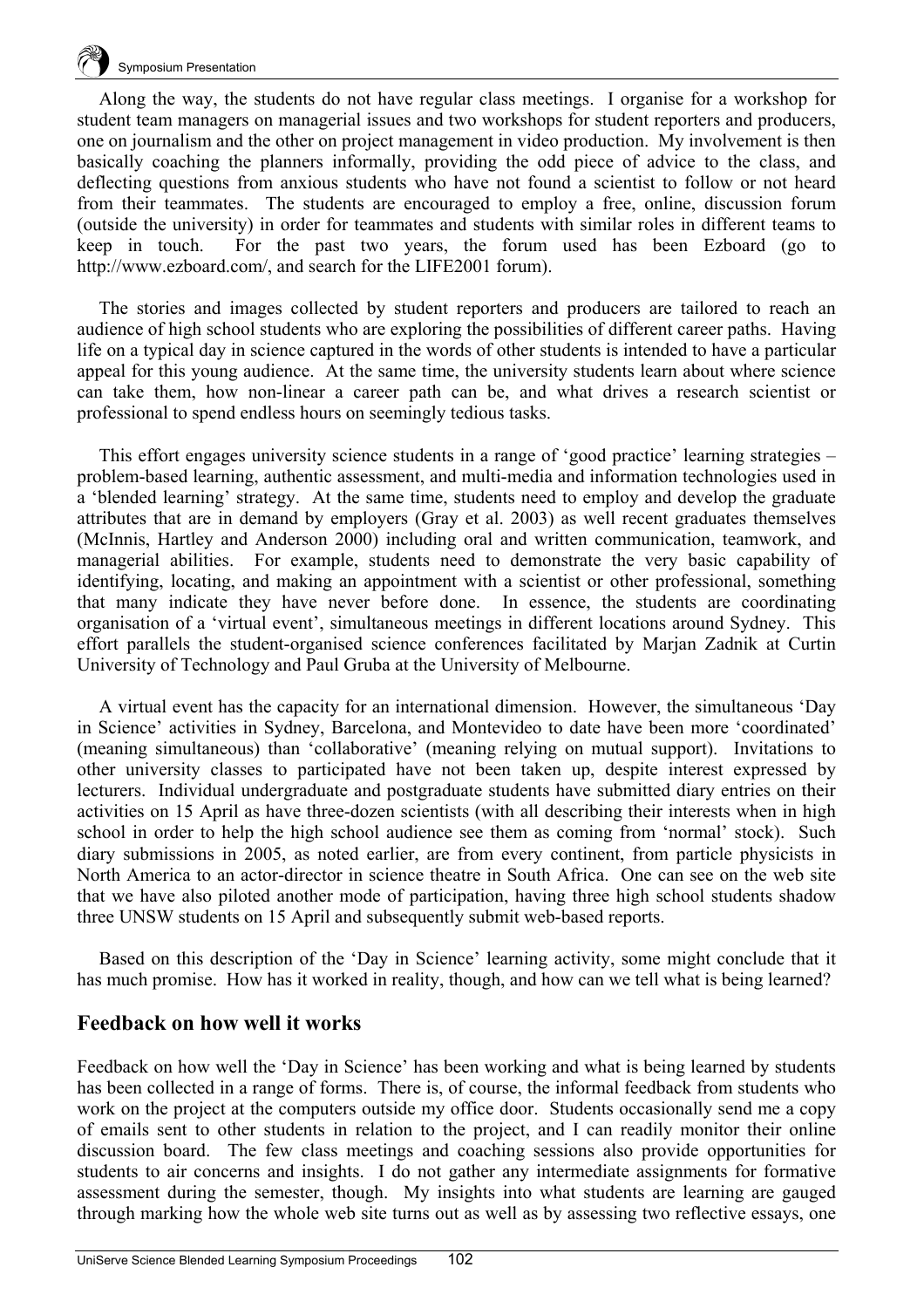retrospective and including peer evaluation and one prospective, explaining how lessons learned may be used in the future.

Feedback on attitudes and experiences is gathered through an evaluation form that asks students about topics such as ways in which they might have felt challenged, how relevant the lessons learned appeared to be, and how they felt about the learning process. Collaborating lecturers in Montevideo and Barcelona were asked about how the course went on their end.

Feedback to date has been collected for purposes of improving the design of the 'Day in Science' activity rather than for reporting as research. As a result, a lack of research ethics clearance prevents me from presenting details. However, I am able to provide general comments on the nature of what seems to be occurring in the minds of students and other participants. I can describe quantitative figures on my class survey from 2003 and impressions from the untallied responses in 2004. In addition, I have marked the final submissions of the students in 2005 and can relay impressions from them.

Student comments on a class feedback form (from the 2004 group with a similar trend in 2003) often referred to a desire for more clarity about their role in the project, e.g., a request for 'clearer instructions'. However, things seem to have become clearer as the semester progressed because that is what a majority of students (in 2004) marked when the survey form asked 'Although I felt confused early in the session in this class, responsibilities and concepts fell into place as time went by.' That process occurred despite a lack of guidance from me. That is, students relied on each other to clarify details. Thus, aligned with my intentions, students overwhelmingly reported that 'The lecturer made students take responsibility for their learning,' and most students reported feeling that I knew what I was doing and cared about their learning. Interestingly, half of students indicated that they were not sure or disagreed that 'What I learned has proven relevant in my life; for example, it has helped me to be clearer about my choice of major and/or career.' So, although responses to most of the eighteen questions posed on the survey form make the course look like quite a fruitful learning experience, that impact seems not to have been interpreted by that first cohort of students (in 2003) in terms of relevance to their life in the future. A quick review of feedback from the second cohort suggests that they feel similarly. Contrasting with this result, reflective and prospective essays submitted by students indicate that many can explain how scientists employ some of the very same strategies and skills that the students themselves employed in the 'Day in Science' project.

My collaborators in Spain and Uruguay are sufficiently pleased with their students' learning to continue participating. They cite student enthusiasm for the project and report no concerns about student learning or student management (beyond an apparent inability of the Barcelona students to comprehend that their thirty-minutes of video cannot readily be downloaded from a web site). The NSW state science education office indicates that teachers do indeed see relevance of the web site created to the science syllabi for the last two years of high school. The Faculty of Science at UNSW agreed to finance production of 500 'Day in Science' CD-ROMs containing the web site for distribution to teachers, careers advisers, and students involved in science enrichment programs. This feedback suggests that the 'publication' has pleased a number of stakeholders, but it does not yet indicate the direct impact on high school students. That is the focus of survey research currently under way, which addresses whether the 'Day in Science' web site indeed has a positive impact on high school students, clarifying their views, if not increasing the attractiveness, of career paths in science.

Feedback overall suggests a useful learning experience for the university students. However, there appear to be equivocal results on specific questions about the long-term relevance of the exercise. These results need to be taken in the context of the students being in the second year of their university studies. An appreciation of graduate attributes training increases as students progress through university, according to informal surveys that I have conducted of science students in first year, second year, third year, and honours. To accelerate this process of increasing appreciation, this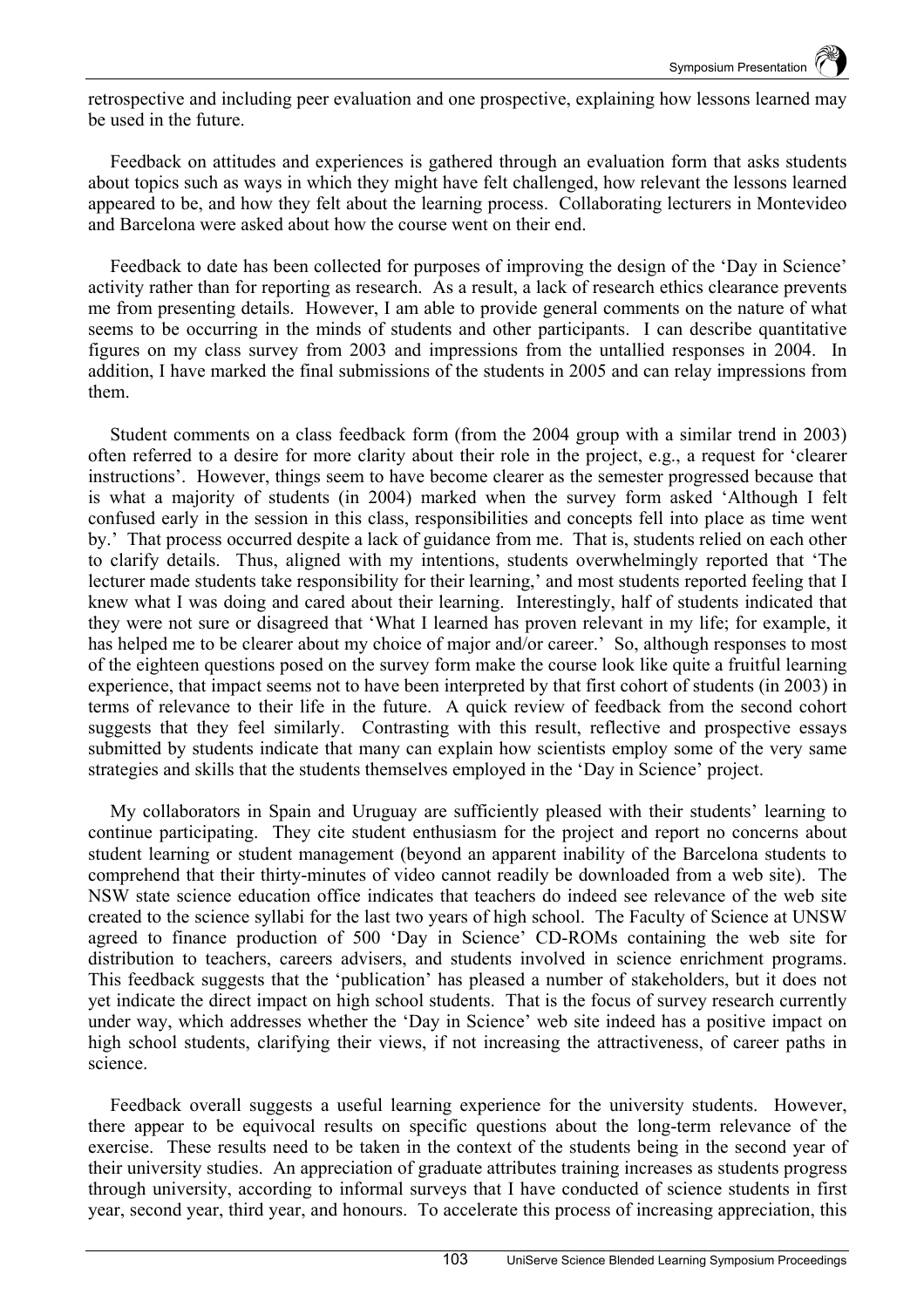

year's final essay assignment asks more pointed questions about scientists' daily tasks and how they involve graduate attributes that students have been developing during the semester. A classevaluation survey in the coming months should reveal whether such efforts to embed graduate attributes can be appreciated in the short term extending beyond completion of the subject and into the next semester of study.

In terms of the impact of technological (i.e., blended learning) aspects of the 'Day in Science' project, informal feedback during the semester as well as reflective essays have proven the most telling. Students overwhelmingly recognise the importance of keeping in contact with team mates as well as classmates with 'upstream-downstream' working relationships, like the reporters who need to submit stories 'downstream' to editors. However, different students express preference for different modes of communication. A few recommend relying on the online discussion forum, and some lament not relying on it. Others prefer online instant messaging, while some find e-mail to be a lifesaver. Others dislike the delays and unreliability of classmates in responding to e-mail and favour mobile phone texting and phone calls or face-to-face meetings. Students generally report being favourably impressed by the web site that they have produced. These responses indicate that ICT as product and process indeed played a very visible role in the class.

The extent to which lessons learned remain embedded and are subsequently employed in professional situations, from honours research to job seeking to eventual employment, could be revealed by a long-term assessment of the 'Day in Science' students, ideally when contrasted with a control group.

## **Discussion and conclusion**

Various forms of technology were selected and employed by students to achieve a goal. Their immediate goal was to produce a web site, a form of ICT that plays an increasing role in their formal and informal learning. They produced an online career guide in science for high school students, an audience in whose shoes they had been a mere two years before. This practical outcome made the exercise an example of problem-based learning with authentic assessment.

Developments in ICT and students' technical capabilities enabled me to hand over a large measure of control to the class. Students identified and set up the online discussion board. They selected the web host and determined what capacity, in terms of how many megabytes of downloads over the next year, they required me to purchase. They explored and commented on the efficiency and effectiveness of different modes of communication, from phone calls to e-mails to team meetings, and they discussed the need for 'getting to know you' activities within their teams. Aside from providing advice, such as asking teams to avoid creating long videos or making sure to have their web site design vetted by an experienced student web designer, I could stand back.

ICTs were not used to deliver content that I selected but for the students to personalise the class to their own individual styles of working and relating. This notion of ownership extended to their choice of which scientists to shadow, how long to make the reports, how many photographs to include, etc. The process of handing over control to the students – and the degree of personalisation that students undertook – is what made the class so easy to teach.

I would like to encourage other science lecturers to have their students engage in some aspect of the 'Day in Science' effort, from shadowing or corresponding with a scientist on 15 April to providing a diary entry on their own day. The process seems to engage students in processes of deep learning – a number of students noting how much 'time' they spend on the class, which I suspect is as much time spent worrying as doing. Educational theory, peer commentary (development of this course contributed to my receiving UNSW's teaching award), and student feedback to date seem to support the efficacy of the 'Day in Science' endeavour. Plus, there is the promise of growing international cooperation and collaboration, realising the 'world-wide' nature of the Web.